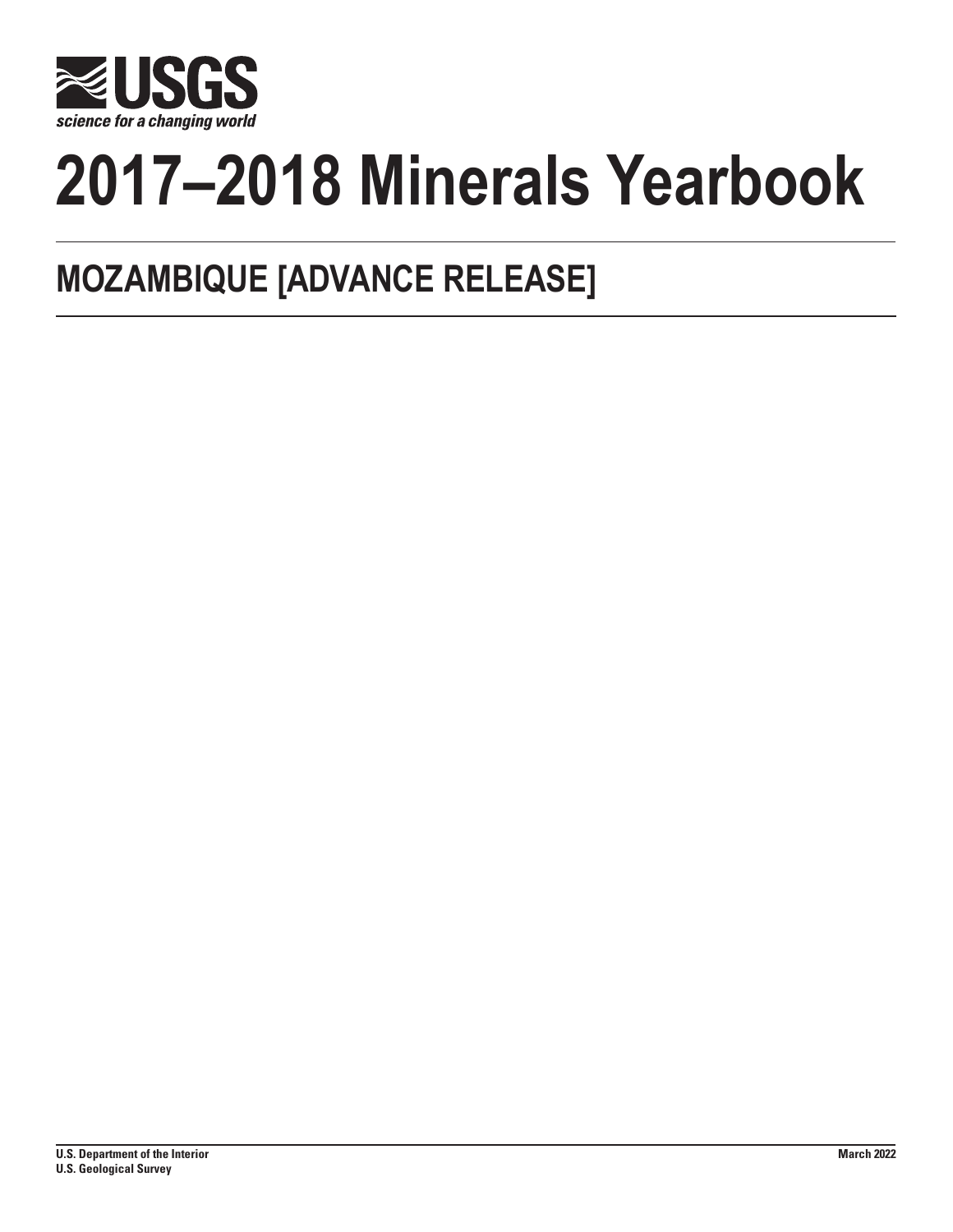## **The Mineral Industry of Mozambique**

### By Meralis Plaza-Toledo

#### **Note: In this chapter, information for 2017 is followed by information for 2018.**

In 2017, Mozambique was estimated to be the world's fourth-ranked producer of ilmenite, accounting for 11% of world production. Mozambique also produced zirconium (zircon concentrates), accounting for 5% of world production. Other mining and mineral-processing operations included those for aluminum, bauxite, beryl, cement, clay, coal, diatomite, gemstones (aquamarine, dumortierite, garnet, ruby, spinel, and tourmaline), gold, graphite, refined lead, natural gas, natural gas condensate, niobium, quartz, rutile, salt, stone (crushed and dimension stone), sand and gravel, and tantalum (Bedinger, 2019a, b).

#### **Minerals in the National Economy**

In 2017, Mozambique's gross domestic product (GDP) grew at a rate of 3.7% compared with a growth rate of 3.8% in 2016. The mineral industry, which included the mining sector, accounted for 5.6% of the GDP compared with 4.1% in 2016; the increase was attributed to increased coal production. Total exports were valued at \$4.73 billion, of which coal accounted for 36%; aluminum, 22%; natural gas, 8%; ilmenite, rutile, and zircon, a combined total of 4%; and gemstones (emerald, sapphire, and ruby), 2% (Banco de Moçambique, 2018, p. 70–71; 2019a, p. 13, 59; Instituto Nacional de Estatística, 2018, p. 7–8).

#### **Production**

In 2017, the production of quartz increased by more than 1,000%; diatomite, by 248%; granite, by 193%; processed bentonite, by 128%; bauxite, by 119%; metallurgical coal, by 100%; bituminous coal, by 84%; tourmaline, by 70%; refined lead, by 53%; aquamarine, by 48%; garnet, by 27%; and niobium concentrate, by 25%. The production of beryl decreased by 71% in 2017; brick clay, by 49%; zircon, by 42%; limestone, by 40%; sand, by 37%; gravel, by 35%; gold, by 17%; natural gas (condensate), by 35%; natural gas (gross volume), by 27%; and titanium (ilmenite), by 11%. Data on mineral production are in table 1.

#### **Structure of the Mineral Industry**

The Ministério dos Recursos Minerais e Energia (MIREME) [Ministry of Mineral Resources and Energy] is responsible for the implementation of Government policies regarding geological research, the mining of minerals and energy resources, and the development and expansion of energy infrastructure projects for the supply of electricity, natural gas, and petroleum products. Most of Mozambique's mining and mineral-processing operations were privately owned. The mineral industry also included a number of small-scale and artisanal operations that produced construction materials, gemstones, gold, niobium, and tantalum. Table 2 is a list of the

mozambique—2017–2018 [ADVANCE RELEASE] 30.1

major mineral industry facilities in Mozambique (Ministério dos Recursos Minerais e Energia, 2019).

#### **Commodity Review**

#### *Metals*

**Aluminum.**—The Mozal aluminum smelter, which was operated by South32 Ltd. of Australia, was the only aluminum smelter in Mozambique and the second largest aluminum smelter in Africa. In fiscal year 2017 (South32 Ltd.'s fiscal year ended on June 30, 2017), the company produced 271,000 metric tons (t) of aluminum compared with 266,000 t in 2016 (South32 Ltd., 2018, p. 40).

**Beryllium.**—In 2017, beryl production decreased to 53,200 kilograms (kg) from 180,700 kg in 2016. Beryl occurrences in Mozambique had been identified in Nampula, Tete, and Zambezia Provinces. As of 2017, there was no reliable information regarding beryl mine locations or mining companies in the country (República de Moçambique, 2018, p. 30).

**Gold.**—In 2017, Xtract Resources Plc (Xtract) of the United Kingdom signed two mining contracts for the development of alluvial gold deposits at the Manica gold project in western Mozambique. The first agreement was signed on June 19, 2017, with Omnia Mining Ltd. (Omnia) and Moz Gold Limitada to mine the western half of the alluvial deposits. The agreement established Omnia as the operator of the project, which had an estimated mine life of 10 years. The second agreement was signed on July 11, 2017, with Sino Minerals Investment Company Ltd. (Sino Minerals) of Uganda. This agreement granted Sino Minerals the exclusive mining rights to the eastern half of the alluvial deposits and required Sino Minerals to have a fully operational processing plant by October 15, 2017. Upon commissioning, the plant was expected to have a processing capacity of about 200 metric tons per hour (t/hr) of ore, and the capacity would be increased to 400 t/hr by January 15, 2018. The agreement was for a period of 10 years or upon depletion of the gold resources, with the option to extend the mining operation for an additional 5 years if the gold resources are not depleted after 10 years (Xtract Resources Plc, 2018, p. 2, 6, 8; 2019b).

**Iron Ore and Vanadium.**—In November 2017, the Government of Mozambique approved a resolution authorizing Capitol Resources Limitada (a subsidiary of Baobab Resources plc of the United Kingdom) to start mining and processing iron ore in the Chiuta District of Tete Province. The agreement, which was valid for 25 years, included the construction of a steel plant and a thermoelectric plant. Contained iron ore resources, measured by a Joint Ore Resources Committee (JORC)-compliant resource study, were estimated to be 759 million metric tons (Mt) (Campbell, 2017; Folha de Maputo, 2017).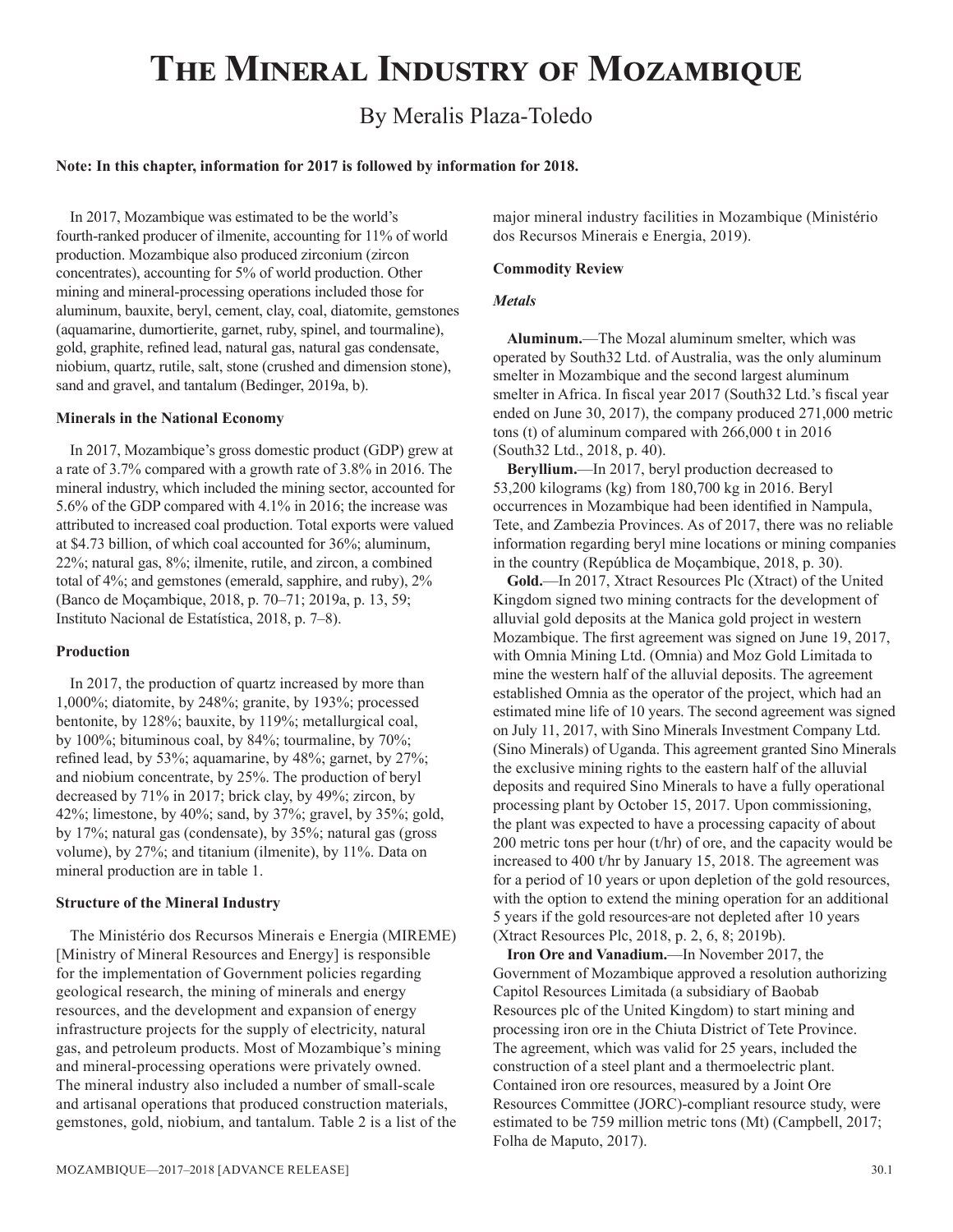**Niobium and Tantalum.**—In 2017, artisanal miners produced niobium and tantalum from the Muiane Mine in Zambezia Province. Previously, TAN Mining and Exploration of South Africa had abandoned the mine after equipment and facilities were destroyed during local civil unrest in November 2015 (Deutsche Welle, 2017).

**Titanium and Zirconium.**—Kenmare Resources plc of Ireland (Kenmare) produced ilmenite, rutile, and zircon at the Moma Mine in Nampula Province. In 2017, the company's ilmenite production increased to 998,200 t from 903,300 t in 2016, and its zircon production (primary and secondary), to 74,000 t from 68,200 t in 2016. The increase in production was attributed to improved recoveries at the mine (Kenmare Resources plc, 2018, p. 25).

In May 2017, Rio Tinto plc and Savannah Resources Plc of the United Kingdom, through its subsidiary AME East Africa Ltd., completed a scoping study at the Jangamo and the Mutamba mineral-sand deposits, collectively known as the Mutamba Heavy Mineral Sands Project (Mutamba project). The Mutamba project is a heavy-mineral deposit that includes the Chilubane, Dongane, Jangamo, and the Ravene deposits. The scoping study evaluated the risks and economics of the project through technical studies that included a drilling program at the Ravene deposit and a JORC-compliant resource estimate, which yielded an inferred mineral resource estimate of 900 Mt at a grade of 4.1% total heavy minerals. A prefeasibility study for the Ravene deposit was expected to be completed in early 2019. Production at the Mutamba project was expected to start in 2020 and to average  $456,000$  metric tons per year (t/yr) of ilmenite and 118,000 t/yr of nonmagnetic mineral concentrate (rutile and zircon) (Mining Technology, 2018; Savannah Resources Plc, 2018, p. 4, 9, 47).

Pathfinder Minerals Plc (Pathfinder) of the United Kingdom was considering the development of a new mine at the Moebase-Naburi project that could produce 1.24 million metric tons per year (Mt/yr) of ilmenite, 65,000 t/yr of zircon, and 24,000 t/yr of rutile. Resources were estimated to be about 2 billion metric tons (Gt) at grades of 3.32% ilmenite, 0.17% zircon, and 0.062% rutile. At yearend 2017, Pathfinder was engaged in a dispute with Pathfinder Moçambique, S.A. regarding the rights to the Moebase-Naburi project (Pathfinder Minerals Plc, 2011, p. 9, 12; 2018).

#### *Industrial Minerals*

**Cement.**—Cimentos de Portugal, SGPS, SA (Cimpor), which was the leading producer of cement in Mozambique, had five cement plants in the cities of Dondo, Matola, and Nacala with a total capacity of 3.1 Mt/yr. The company planned to complete a new plant at Nacala with a capacity of 1.5 Mt/yr by 2018. At yearend 2017, China International Fund Ltd. was building a plant with a capacity to produce 5,000 metric tons per day of cement in Maputo Province; construction work started in 2012 (International Cement Review, 2017; Global Cement, 2018).

**Gemstones.**—Ruby production in Mozambique decreased to 1,135 kg from 1,250 kg in 2016. Montepuez Ruby Mining Lda. (MRM) (Gemfields plc of the United Kingdom, 75%, and Mwiriti Lda., 25%) owned the Montepuez ruby deposit in Cabo Delgado Province. In the fiscal year that ended in June 2017,

the Montepuez ruby deposit produced 1,760 kg of ruby and corundum compared with 2,060 kg in 2016. The decrease was attributed to a change in the company's extraction and processing strategy, which became focused on processing lower occurrence, higher-grade ore zones (Gemfields plc, 2016, p. 29; 2018, p. 33–34; República de Moçambique, 2018, p. 31).

In 2017, Mustang Resources Ltd. of Australia continued production of ruby from alluvial and colluvial deposits at its Montepuez ruby project, which was located near MRM's mine. The company's first auction was held in October 2017 and included 405,000 carats from which 29,463 carats of rough ruby was sold. At yearend 2017, the company was assessing its options to determine future operational and marketing strategies to improve sales (Oil & Gas 360, 2017; Minen Portal, 2018).

In September 2017, Fura Gems Inc. (Fura) of Canada acquired all the issued and outstanding shares of Cobadale Ltd. of the United Kingdom, which owned an 80% effective interest in four ruby licenses in the Montepuez District of Cabo Delgado Province. Fura started a drilling program in the prospective mineralized zones in October 2017. It was expected that drilling results would be ready in the first quarter of 2018 (Marketwired, 2017).

In 2017, Mozambique's garnet production totaled 159,143 kg compared with 125,078 kg in 2016. In 2017, 33,805 kg of the garnet produced was of gem quality. Tourmaline production was 1,932 kg in 2017 compared with 1,135 kg in 2016, and 46 kg of the tourmaline produced was of gem quality. Other than ruby, nearly all gemstones in Mozambique were mined by artisanal miners (table 1; República de Moçambique, 2018, p. 31).

**Graphite.**—In November 2017, Syrah Resources Ltd. of Australia (Syrah) achieved its first production of salable flake graphite at the Balama graphite operation in Cabo Delgado Province. Graphite fines were produced in December 2017 and production rampup was expected in the first quarter of 2018. The Balama graphite operation's estimated combined proven and probable reserves were 81.4 Mt at an average total graphitic carbon (TGC) grade of 16.2% and a flake graphite content of 13.2 Mt. The estimated combined measured, indicated, and inferred resources were 1.1 Gt at a TGC grade of 11% and contained an estimated 128.5 Mt of graphite. For 2018, the company was targeting annual graphite concentrate production to be between 160,000 and 180,000 t (Syrah Resources Ltd., 2018, p. 9, 11).

In 2017, GK Ancuabe Graphite Mine SA, which was a subsidiary of Graphit Kropfmühl GmbH of Germany, restarted mining activities at the Ancuabe Mine in Cabo Delgado Province. The Ancuabe Mine, which previously had been in operation from 1994 to 1999, was expected to have an annual capacity of 9,000 t/yr of flake graphite (AMG Advanced Metallurgical Group N.V., 2018, p. 7; Extractive Industries Transparency Initiative, 2018, p. 14).

In 2017, Battery Minerals Ltd. of Australia (formerly Metals of Africa Ltd. of Australia) continued developing the Montepuez graphite project (Montepuez) and the Balama Central graphite project (Balama), both located in Cabo Delgado Province. In February 2017, the company announced that the Montepuez project's total mineral resource was 105.9 Mt at a TGC grade of 7.74% and a cutoff TGC grade of 2.5% TGC.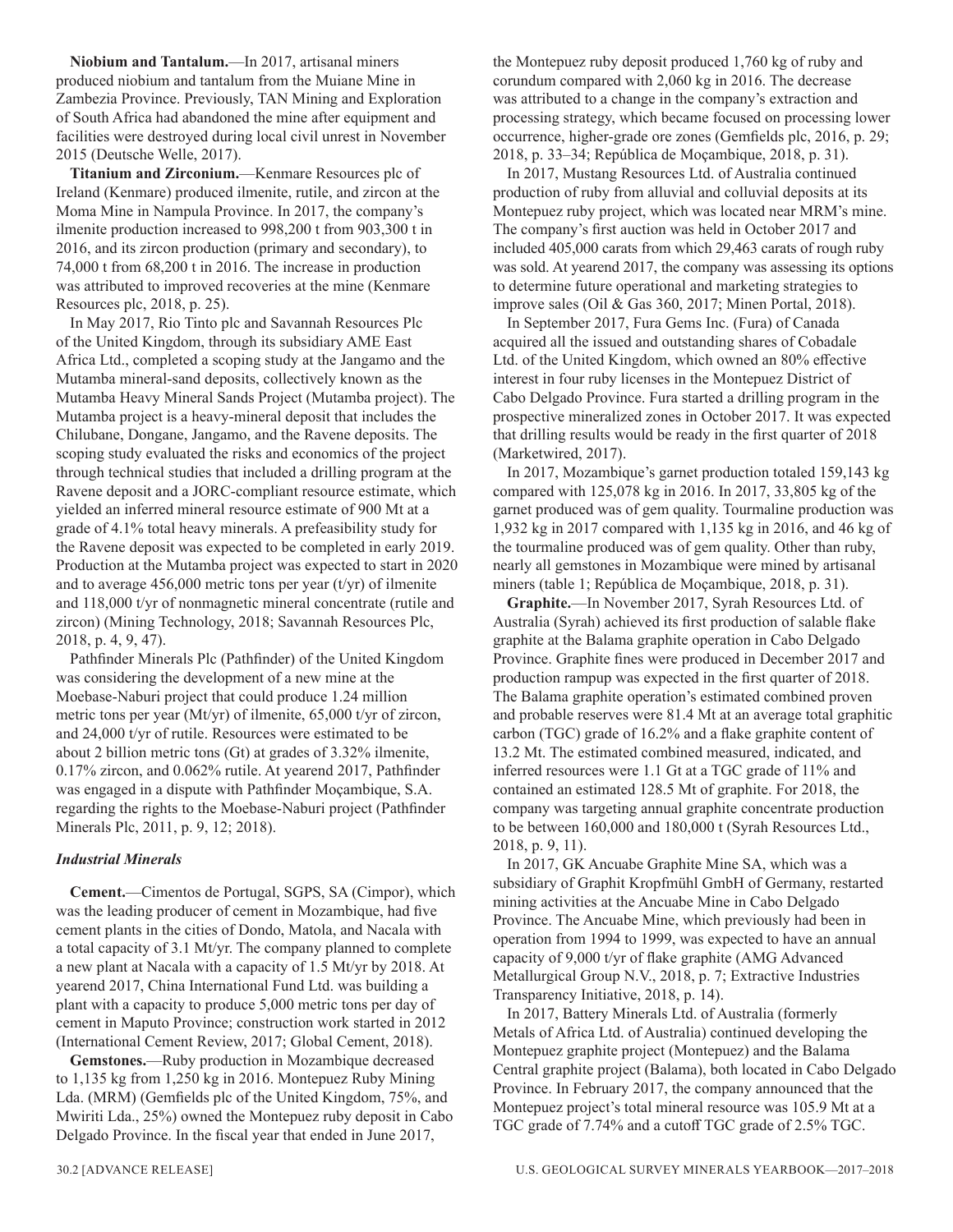Mine commissioning of the Montepuez site was expected to take place in the last quarter of 2018, and graphite flake concentrate production was expected to begin in the first quarter of 2019; export rates were expected to be 45,000 to 50,000 t/yr at an average flake concentrate grade of 96.7% TGC. At yearend 2017, the company was awaiting mining license approval by the Government (Battery Minerals Ltd., 2018a, p. i, 10, 15; 2018b, p. 4).

The Balama Central graphite project was located adjacent to the Syrah Resources Balama graphite operation. In 2017, Battery Minerals was completing a drilling program at Balama to convert a portion of the inferred resource of 7.4 Mt at a grade of 11.8% TGC to the indicated category. A feasibility study was expected to be completed by mid-2018 (Battery Minerals Ltd., 2017, p. 1–2).

In December 2017, Triton Minerals Ltd. of Australia (Triton) completed a definitive feasibility study in the Ancuabe graphite project located adjacent to the GK Ancuabe graphite mine. The study revealed a JORC-compliant ore reserve of 24.9 Mt at a grade of 6.2% TGC. Triton was expecting to obtain mining concession permits and environmental and construction approvals in 2018. The company considered Ancuabe to be a high-purity, large-flake graphite deposit and expected production to begin in 2020 (Triton Minerals Ltd., 2019a).

#### *Mineral Fuels*

**Coal.**—Vale S.A. of Brazil operated the Moatize Mine in Tete Province. In 2017, the Moatize Mine produced 7 Mt of metallurgical coal and 4.3 Mt of thermal coal compared with 3.5 Mt and 2 Mt, respectively, in 2016. The increase was attributed to the rampup of a new coal-handling processing plant. In March 2017, Vale S.A. sold 15% of its 95% stake in the Moatize Mine to Mitsui & Co., Ltd. of Japan (Vale S.A., 2018, p. 5, 7, 57).

International Coal Ventures Private Ltd. (ICVL) and Tata Steel Ltd. of India planned to restart mining operations at the Benga Mine, which was adjacent to the Moatize Mine. In 2015, the mining operations at the Benga Mine were suspended owing to the decrease in coal prices. Production had not restarted as of the end of 2017 (Business-Standard, 2017).

In February 2016, the Chirodzi Mine, which was owned by Jindal Steel & Power Ltd. of India, had been placed on careand-maintenance status because of low demand for coking coal. Mining operations restarted in October 2016. In 2017, the company was gradually ramping up operations at the mine and producing 125,000 metric tons per month of coal (Chandra Prasad, 2016; Jindal Steel Power Ltd., 2016, p. 15; 2017, p. 7).

**Natural Gas.**—In June 2017, Eni S.p.A. of Italy (Eni) launched the Coral South LNG (liquefied natural gas) implementation phase of its offshore LNG project in Area 4 of the Rovuma basin. The project contained an estimated 450 billion cubic meters of gas in place. The development of the project included drilling, construction, installation, and commissioning contracts as well as installation of a floating LNG facility with a capacity of 3.4 Mt/yr. The stakeholders of this project were Eni (25%), Exxon Mobil Corp. (25%), China National Petroleum Corp. (CNPC) (20%), Empresa Nacional de Hidrocarbonetos E.P. (10%), Korea Gas Corp. (10%), and

Galp Energia, SGPS, S.A. (10%). Eni was the lead operator and ExxonMobil led construction and processing facilities operations. Production was expected to start in 2022 (Eni S.p.A., 2017, 2018).

Sasol Ltd. of South Africa operated the Pande and Temane Petroleum Production Agreement license in Inhambane Province. In 2017, the company was conducting exploration and production drilling programs while awaiting approval of a strategic environmental assessment. Inhambane Province held proven reserves of about 73 billion cubic meters of natural gas (Sasol Ltd., 2017, p. 41; International Trade Administration, 2018).

#### **MINERAL INDUSTRY HIGHLIGHTS IN 2018**

In 2018, Mozambique was estimated to be the world's secondranked producer of graphite, accounting for more than 9% of world production. In 2018, Mozambique's GDP growth rate was estimated to be 3.4 compared with a rate of growth of 3.7% in 2017. The mining sector accounted for 7.3% of the GDP. Total export revenues were valued at \$5,196 million, of which coal accounted for 33%; aluminum, 24%; natural gas, 6%; ilmenite, rutile, and zircon, a combined total of 5%; and gemstones (emerald, sapphire, and ruby), 2% (Banco de Moçambique, 2019a, p. 13, 59; 2019b, p. 13; Olson, 2020).

In 2018, beryl production increased by 616%; sand and gravel (including crushed rock), by 254%; tourmaline, by 224%; gold, by 205%; sand, by 156%; limestone, by 141%; metallurgical coal, by 90%; quartz, by 83%; zircon, by 63%; bauxite, by 57%; processed bentonite, by 40%; natural gas (condensate), by 24%; granite, by 21%; crude bentonite, by 19%; natural gas (gross volume), by 12%; and tantalum, by 11%. The production of aquamarine decreased by 98%; refined lead, by 22%; and ruby, by 48%. The country started production of graphite in late 2017 and in 2018 achieved its first full year of production of 106,773 t (table 1).

In 2018, in its first full year of production, Xtract produced 187.9 kg of gold from alluvial deposits at the Manica gold project compared with 39.7 kg in 2017. In 2018, Mwiriti Limitada continued prospecting for gold in the Montepuez District of Cabo Delgado Province and confirmed finding gold. As of 2018, the company was trying to quantify its gold reserves at the site and raising funds to purchase an ore-processing unit (Achá, 2018; Xtract Resources Plc, 2019a, p. 1).

In 2018, Kenmare produced 958,500 t of ilmenite and 76,600 t of zircon (primary and secondary). In December 2018, Kenmare reported its first production of 1,900 t of mineral sands concentrate—a product containing monazite, rutile, and zircon. The mineral sands concentrate was reported as concentrates together with secondary zircon. Production of mineral sands concentrate was part of Kenmare's plans to expand the mining and processing capacity at the Moma Mine by approximately 20% by 2021 (Kenmare Resources plc, 2019, p. 24).

In 2018, Dingsheng Mining Co., Ltd. of China continued exploration (started in 2014) of heavy mineral sands at a site in Chibuto, Gaza Province. At yearend 2018, the company had already installed a sand-processing plant with the capacity to process 10,000 metric tons per day of material. Production was expected to start in 2019 (Governo de Moçambique, 2018; Mozambique Resources Post, The, 2018).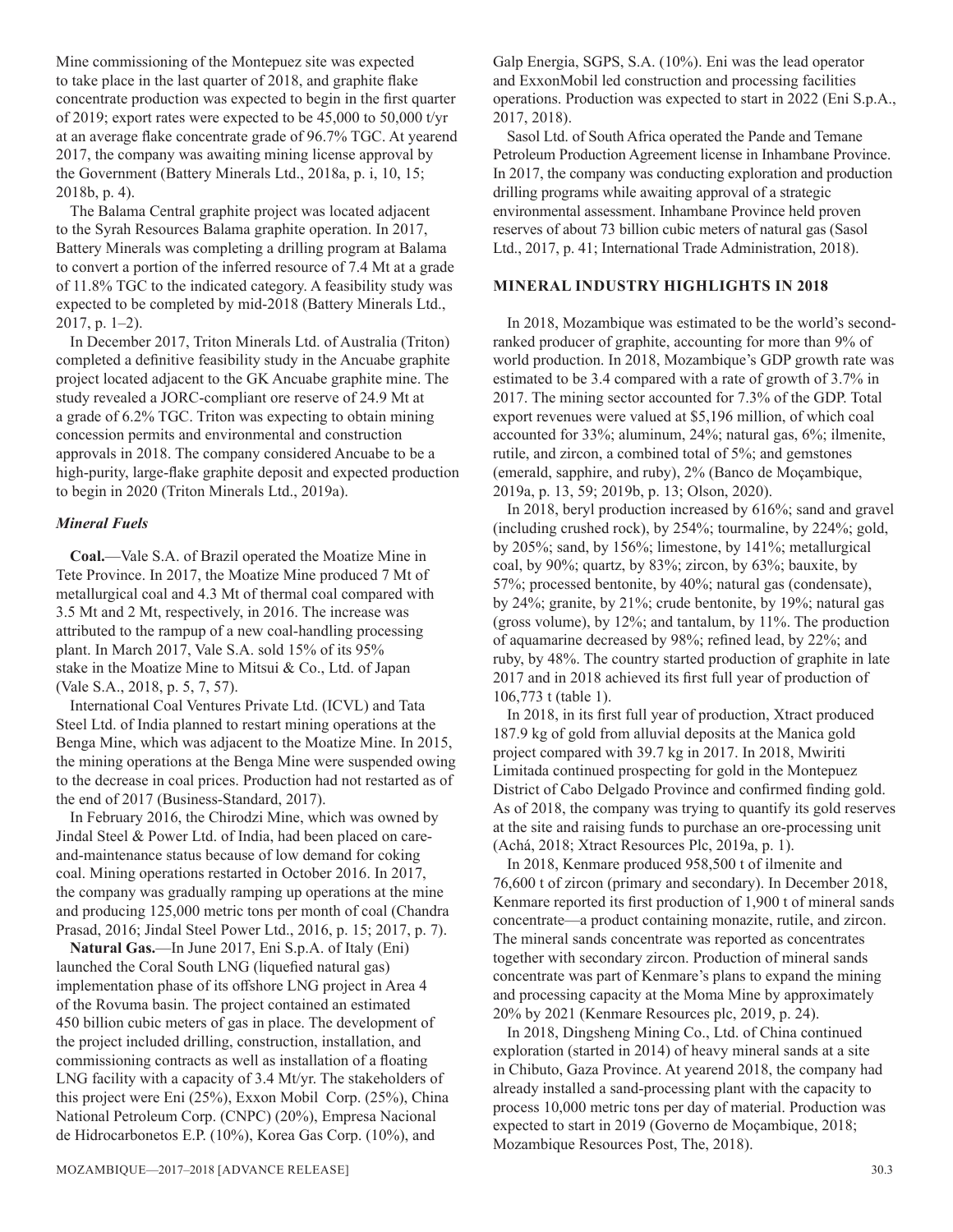In 2018, Triton acquired full ownership of Grafex Limitada. The transaction gave the company access to seven exploration licenses in three graphite project areas: the Ancuabe project, the Balama North project, and the Balama South project. In June 2018, Triton received a provisional environmental license for the Ancuabe graphite project from the Mozambique Ministry of Lands, Environment and Rural Development and expected to receive a final environmental license allowing construction to start at the site. Triton started preliminary work at the site consisting of bulk earthworks and clearing; the company expected to start construction in 2019 and to proceed to targeted production in 2020 (Macauhub, 2018; Triton Minerals Ltd., 2019b, p. 2, 6).

In March 2018, the Government accepted Battery Minerals's environmental impact assessment for the Montepuez project and granted the company a mining license. In December 2018, Battery Minerals announced that the Balama Central project feasibility study revealed a 27-year mine life at a production rate of 58,000 t/yr at a grade of 96% TGC and ore reserves of 19.6 Mt at a grade of 11.06% TGC. At yearend 2018, Battery Minerals was in the process of completing full project financing for the Montepuez project. The company expected to develop the Balama Central project after the Montepuez project is commissioned (Battery Minerals Ltd., 2018c, p. 2; 2019, p. 3, 12).

In its first full year of operations, Syrah's Balama graphite project produced 104,000 t of natural flake graphite. Rampup continued throughout 2019 (Syrah Resources Ltd., 2019, p. 3, 9).

In 2018, the Mozambique Rovuma Venture—a joint venture owned by ExxonMobil, Eni, and CNPC (70%), alongside Empresa Nacional de Hidrocarbonetos E.P. (10%), Galp Energia, SGPS, S.A. (10%), and Korea Gas (10%)—submitted a plan to the Government of Mozambique for the first phase of development of the Rovuma LNG project. The project was expected to produce, liquefy, and market natural gas from the Mamba fields, which are located in the Area 4 block of the Rovuma basin (offshore). The first phase of the development plan proposed two LNG trains, which would each produce 7.6 Mt/yr of LNG. LNG production was expected to start in 2024 (Exxon Mobil Corp., 2018).

#### **Outlook**

Mozambique's abundant natural resources, particularly metals, gemstones, industrial minerals, and hydrocarbons, have played a key role in the economic development of the country. In 2018, the mineral industry was the fastest growing sector of the country's GDP. As of 2018, Mozambique became one of the world's leading producers of natural graphite alongside Brazil, Canada, China, and India. GDP growth outlook for 2019 is expected to increase to 4.7%. Mozambique's mineral industry is expected to grow by 14% in 2019 supported by the coal, graphite, heavy mineral sands, natural gas, and ruby industries. LNG projects are likely to continue to be developed offshore Cabo Delgado Province. Development of the Manica gold project and gold prospecting in Cabo Delgado Province will likely contribute to an increase in gold production in 2019 and following years (República de Moçambique, 2017, p. 22; Banco de Mocambique, 2019b, p. 14; Olson, 2020).

#### **References Cited**

- Achá, H., 2018, Mwiriti confirma existência de ouro em Cabo Delgado [Mwiriti confirms the existence of gold in Cabo Delgado]: O País, August 2. (Accessed December 27, 2019, at http://opais.sapo.mz/mwiriti-confirma-existencia-deouro-em-cabo-delgado.)
- AMG Advanced Metallurgical Group N.V., 2018, Enabling a greener future: AMG Advanced Metallurgical Group N.V., p. 120. (Accessed March 8, 2019, at https://ig9we1q348z124x3t10meupc-wpengine.netdna-ssl.com/wp-content/ uploads/AMG-2017-Annual-Report.pdf.)
- Banco de Moçambique, 2018, Relatório anual 2017 [Annual report]: Maputo, Mozambique, Banco de Moçambique, p. 136 (Accessed March 8, 2019, at http://www.bancomoc.mz/fm\_pgtab1.aspx?id=106.)

Banco de Moçambique, 2019a, Balanca de pagamentos de Mocambique 2018 [Mozambique balance of payments]: Banco de Mocambique, 73 p. (Accessed December 31, 2019, at http://www.bancomoc.mz/fm\_pgtab1.aspx?id=73.)

- Banco de Mocambique, 2019b, Relatorio annual 2018 [Annual report]: Maputo, Mozambique, Banco de Mocambique, 38 p. (Accessed December 31, 2019, at http://www.bancomoc.mz/fm\_pgtab1.aspx?id=106.)
- Battery Minerals Ltd., 2017, Montepuez and Balama exploration update: West Perth, Western Australia, Australia, Battery Minerals Ltd. (Accessed March 8, 2019, at https://batteryminerals.com/wp-content/uploads/2018/03/ Montepuez-and-Balama-Exploration-Update.pdf.)
- Battery Minerals Ltd., 2018a, Annual report: West Perth, Western Australia, Australia, Battery Minerals Ltd., p. 92. (Accessed March 8, 2019, at https://www.batteryminerals.com/wp-content/uploads/2018/04/Battery-Minerals-Annual-Report-2017.pdf.)
- Battery Minerals Ltd., 2018b, Fast-tracking Montepuez & Balama projects: West Perth, Western Australia, Australia, Battery Minerals Ltd., presentation, January 1, 37 p. (Accessed April 28, 2020, at https://batteryminerals.com/ wp-content/uploads/2018/02/Battery-Minerals-Investor-Presentation-January-2018-1.pdf.)
- Battery Minerals Ltd., 2018c, Feasibility study shows Balama graphite project will generate outstanding financial returns for capex of just US\$70m: West Perth, Western Australia, Australia, Battery Minerals Ltd., 38 p. (Accessed December 27, 2019, at https://www.batteryminerals.com/wp-content/ uploads/2018/12/2018-12-12-Battery-Minerals-Balama-Central-Feas-Study-FINAL-FINAL.pdf.)
- Battery Minerals Ltd., 2019, Annual report 2018: West Perth, Western Australia, Australia, Battery Minerals Ltd., 87 p. (Accessed December 27, 2019, at https://www.batteryminerals.com/wp-content/uploads/2019/04/Battery-Minerals-2018-Annual-Report\_FINAL.pdf.)
- Bedinger, G.M., 2019a, Titanium mineral concentrates: U.S. Geological Survey Mineral Commodity Summaries 2019, p. 176–177.
- Bedinger, G.M., 2019b, Zirconium and hafnium: U.S. Geological Survey Mineral Commodity Summaries 2019, p. 192–193.
- Business-Standard, 2017, ICVL to resume operations in Mozambique mine in a few months: SAIL: Business-Standard, February 2. (Accessed March 8, 2019, at https://www.business-standard.com/article/companies/icvl-to-resumeoperations-in-mozambique-mine-in-a-few-months-sail-117020200395\_1. html.)
- Campbell, Keith, 2017, Various Moz mining projects making progress: Mining Weekly, November 24. (Accessed March 8, 2019, at http://www.miningweekly.com/print-version/various-mining-projects-inmozambique-make-progress-2017-11-24.)
- Chandra Prasad, G., 2016, JSPL reopens Mozambique mines to tap rising coking coal price: Mint, October 11. (Accessed March 8, 2019, at https://www.livemint.com/Companies/PFdoR7chXaoqoAu9FYSojP/JSPLreopens-Mozambique-mines-to-tap-rising-coking-coal-pric.html.)
- Deutsche Welle, 2017, Moçambique—Exploração ilegal de mina de tantalite continua a causar mortes [Mozambique—Illegal mining of tantalite continues to cause deaths]: Deutsche Welle, February 4. (Accessed March 8, 2019, at http://www.dw.com/pt-002/mo%C3%A7ambiqueexplora%C3%A7%C3%A3o-ilegal-de-mina-de-tantalite-continua-a-causarmortes/a-37412395.)
- Eni S.p.A., 2017, Eni completes sale of 25% interest in Mozambique Area 4 to ExxonMobil: Eni S.p.A. (Accessed March 8, 2019, at https://www.eni.com/ en\_IT/media/2017/12/eni-completes-sale-of-25-interest-in-mozambique-area-4-to-exxonmobil.)
- Eni S.p.A., 2018, Coral South: Eni S.p.A (Accessed April 28, 2020, at https://www.eni.com/en-IT/operations/mozambique-coral-south.html.)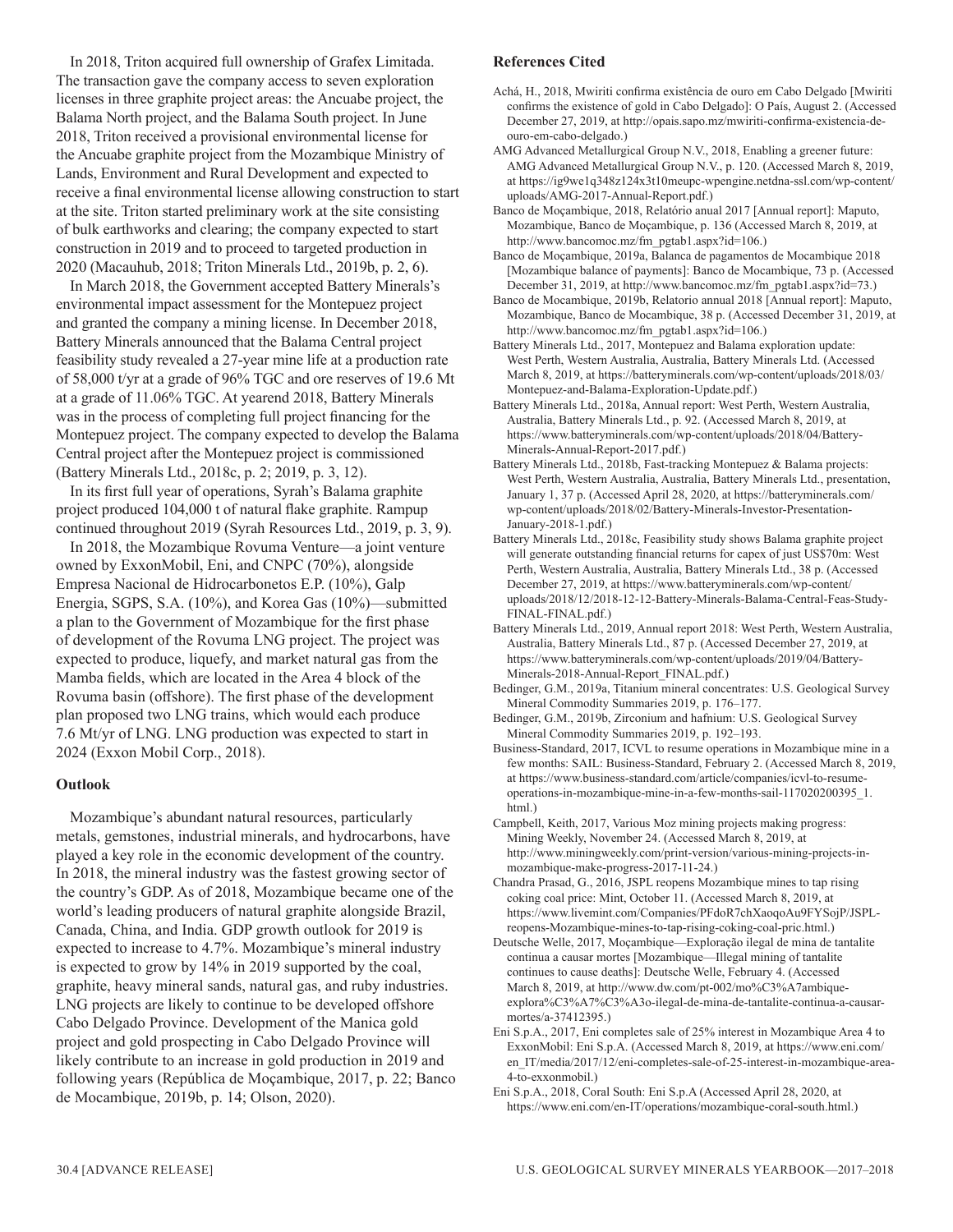Extractive Industries Transparency Initiative, 2018, Relatório final [Final report]: Extractive Industries Transparency Initiative, p. 191. (Accessed March 8, 2019, at https://eiti.org/sites/default/files/documents/mireme\_eiti\_ relatorio\_final\_por.pdf.)

Exxon Mobil Corp., 2018, Area 4 co-venture parties secure offtake commitments for the Rovuma LNG Project: Exxon Mobil Corp. (Accessed December 31, 2019, at https://corporate.exxonmobil.com/News/Newsroom/ News-releases/2018/1228\_Area-4-Co-Venture-Parties-Secure-Offtake-Commitments-for-the-Rovuma-LNG-Project.)

Folha de Maputo, 2017, Capitol Resouces autorizada a desenvolver actividades Mineiras em Chiúta [Capitol Resources authorized to develop mining activities in Chiúta]: Folha de Maputo [Maputo, Mozambique], November 15. (Accessed March 8, 2019, at http://www.folhademaputo.co.mz/pt/noticias/ nacional/capitol-resouces-autorizada-a-desenvolver-actividades-mineiras-emchiuta/.)

Gemfields plc, 2016, Pallinghurst Resources Limited annual report 2016: Gemfields plc, 79 p. (Accessed April 28, 2020, at https://www.gemfieldsgroup.com/reports\_and\_presentations/annualreport-2016/.)

Gemfields plc, 2018, Annual report 31 December 2017: Gemfields plc, p. 149. (Accessed March 8, 2019, at https://www.gemfieldsgroup.com/reports\_and\_ presentations/annual-report-2017/.)

Global Cement, 2018, Compact Metal Industries to buy majority stake in cement plant in Mozambique: Global Cement, June 26. (Accessed March 8, 2019, at http://www.globalcement.com/news/item/7683-compact-metal-industries-tobuy-majority-stake-in-cement-plant-in-mozambique.)

Governo de Moçambique, 2018, Moçambique/Gaza: Produção das areias pesadas de Chibuto efectiva a partir de Setembro [Mozambique/ Gaza—Production of Chibuto heavy sands effective from September]: Portal do Governo de Moçambique. (Accessed December 27, 2019, at http://www.portaldogoverno.gov.mz/index.php/por/Imprensa/Noticias/ Mocambique-Gaza-Producao-das-areias-pesadas-de-Chibuto-efectiva-apartir-de-Setembro.)

Instituto Nacional de Estatística, 2018, Estatísticas industriais 2017 [Industrial statistics 2017]: Instituto Nacional de Estatistica, August, p. 30. (Accessed April 28, 2020, at http://www.ine.gov.mz/estatisticas/estatisticas-sectoriais/ industria/estatisticas-industriais-2017.pdf/view.)

International Cement Review, 2017, New plant horizons: International Cement Review, January, p. 16–26.

International Trade Administration, 2018, Mozambique —Oil & gas: International Trade Administration (Accessed March 8, 2019, at https://www.export.gov/article?id=Mozambique-Oil-Gas.)

Jindal Steel Power Ltd., 2016, Making in India for India and the world—Annual report 2015–16: Jindal Steel Power Ltd., 256 p. (Accessed March 8, 2019, at https://www.jindalsteelpower.com/img/admin/report/pdf/Annual\_ Report\_2015\_16\_0.pdf.)

Jindal Steel Power Ltd., 2017, Making in India—Annual report 2016–17: Jindal Steel Power Ltd., 255 p. (Accessed March 8, 2019, at https://www.jindalsteelpower.com/img/admin/report/pdf/jspl\_annual\_ report\_16\_17.pdf.)

Kenmare Resources plc, 2018, Annual report & accounts 2017: Kenmare Resources plc, 131 p. (Accessed March 8, 2019, at https://www.kenmareresources.com/application/files/4915/3149/3088/ Annual Report and Accounts 2017 Kenmare Resources plc.pdf.)

Kenmare Resources plc, 2019, Annual report & accounts 2018: Kenmare Resources plc, 143 p. (Accessed October 29, 2020, at https://www.kenmareresources.com/download\_file/force/390/182.)

Macauhub, 2018, Triton Minerals takes control of Mozambican subsidiary Grafex Limited: Macauhub News Agency, March 16. (Accessed December 27, 2019, at https://macauhub.com.mo/2018/03/16/pt-tritonminerals-assume-controlo-da-subsidiaria-mocambicana-grafex-limitada/.)

Marketwired, 2017, Fura completes acquisition of Mozambican ruby licences: Marketwired, November 27 (Accessed March 8, 2019, at http://www.marketwired.com/press-release/fura-completes-acquisition-ofmozambican-ruby-licences-tsx-venture-fur-2241775.htm.)

Mining Technology, 2018, Mutamba/Jangamo mineral sands project: Mining Technology. (Accessed March 8, 2019, at https://www.mining-technology.com/ projects/mutambajangamo-mineral-sands-project/.)

Minen Portal, 2018, Mustang Resources Ltd—Annual report to shareholders: Minen Portal. (Accessed March 8, 2019, at https://www.minenportal.de/ artikel.php?sid=244885&lang=en.)

Ministério dos Recursos Minerais e Energia, 2019, Mensagem do MIREME [Message from MIREME]: Ministério dos Recursos Minerais e Energia. (Accessed March 8, 2019, at http://www.mireme.gov.mz/index. php?option=com\_content&view=article&id=38&catid=2&Itemid=101.)

Mozambique Resources Post, The, 2018, Mozambique mining—Chinese company starts heavy sands exploration in Chibuto, Gaza: The [Maputo] Mozambique Resources Post, October 30. (Accessed December 27, 2019, at https://mozambiqueminingpost.com/2018/10/30/mozambique-miningchinese-company-starts-heavy-sands-exploration-in-chibuto-gaza/.)

Oil & Gas 360, 2017, Mustang Resources Ltd (GGPLF) commissioning of upgraded ruby plant progressing well: Oil & Gas 360, May 30. (Accessed March 8, 2019, at https://www.oilandgas360.com/mustang-resources-ltdggplf-commissioning-of-upgraded-ruby-plant-progressing-well/.)

Olson, D.W., 2020, Graphite (natural): U.S. Geological Survey Mineral Commodity Summaries 2020, p. 72–73.

Pathfinder Minerals Plc, 2011, Scoping study report on the Moebase and Naburi mineral sands deposits, Mozambique: Pathfinder Minerals plc, May 13, 91 p. (Accessed April 28, 2020, at http://www.pathfinderminerals.com/~/media/ Files/P/Pathfinders-ECW/Attachments/pdf/pathfinder-Minerals-Scoping-Study-Report.pdf.)

Pathfinder Minerals Plc, 2018, Final results for the year ended 31 December 2017: Pathfinder Minerals Plc, June 28. (Accessed March 8, 2019, at http://www.pathfinderminerals.com/investor-relations/ announcements/rns.aspx.)

República de Moçambique, 2017, Proposta do plano económico e social para 2018 [Proposal of the economic and social plan for 2018]: República de Moçambique, September 29, 70 p. (Accessed March 8, 2019, http://www.mef.gov.mz/index.php/documentos/1220-proposta-dopes-2018/ file?force\_download=1.)

República de Moçambique, 2018, Balanco do plano económico e social de 2017 [Balance of the 2017 economic and social plan]: República de Moçambique, February 13, 155 p. (Accessed March 8, 2019, at http://www.mef.gov.mz/.)

Sasol Ltd., 2017, Form 20–F—30 June 2017: Sasol Ltd., 92 p. (Accessed March 31, 2017, at https://www.sasol.com/sites/default/files/financial\_reports/ Sasol%20Limited%20Form%2020-F%2030%20June%202017\_0.pdf.)

Savannah Resources Plc, 2018, Annual report and financial statements for the year ended 31 December 2017: Savannah Resources Plc, 66 p. (Accessed March 8, 2019, at http://www.savannahresources.com/cms/wp-content/ uploads/2018/04/Annual-Report-and-Financial-Statements-2017-printversion-2.pdf.)

South32 Ltd., 2018, Annual report 2017: South32 Ltd., 184 p. (Accessed March 8, 2019, at https://www.south32.net/docs/default-source/allfinancial-results/2017-annual-reporting-suite/2017-annual-report. pdf?sfvrsn=3e507e00\_8.)

Syrah Resources Ltd., 2018, The future of graphite: Syrah Resources Ltd., p. 98. (Accessed March 8, 2019, at http://www.syrahresources.com.au/application/ third\_party/ckfinder/userfiles/files/20180326%20-%2031%20December%20 2017%20Annual%20Report.pdf.)

Syrah Resources Ltd., 2019, Annual report 2018: Syrah Resources Ltd., March 3, 103 p. (Accessed December 26, 2019, at http://www.syrahresources.com.au/application/third\_party/ckfinder/userfiles/ files/20190329%20Annual%20Report%20secured.pdf.)

Triton Minerals Ltd., 2019a, History: Triton Minerals Ltd. (Accessed March 8, 2019, at https://www.tritonminerals.com/about-us/history/.)

Triton Minerals Ltd., 2019b, Annual report for the year ended 31 December 2018: Triton Minerals Ltd., 73 p. (Accessed December 27, 2019, at https://www.tritonminerals.com/wp-content/uploads/2019/05/ Annual-Report.pdf.)

Vale S.A., 2018, Form 20–F—2017: U.S. Securities and Exchange Commission, 192 p. (Accessed March 8, 2019, at http://www.vale.com/EN/investors/ information-market/annual-reports/20f/20FDocs/Vale\_20F\_2017\_i.PDF.)

Xtract Resources Plc, 2018, Annual report for the year ended 31 December 2017: Xtract Resources Plc, May 29, 68 p. (Accessed April 28, 2020, at https://xtractresources.com/wp-content/uploads/Xtract-AR2017.pdf.)

Xtract Resources Plc, 2019a, Annual report for the year ended 31 December 2018: Xtract Resources Plc, May 29, 70 p. (Accessed April 28, 2020, at https://xtractresources.com/wp-content/uploads/Xtract-Resources-AR2018.pdf.)

Xtract Resources Plc, 2019b, Projects & operations: Xtract Resources Plc. (Accessed April 28, 2020, at https://xtractresources.com/manica-alluvialsproject/.)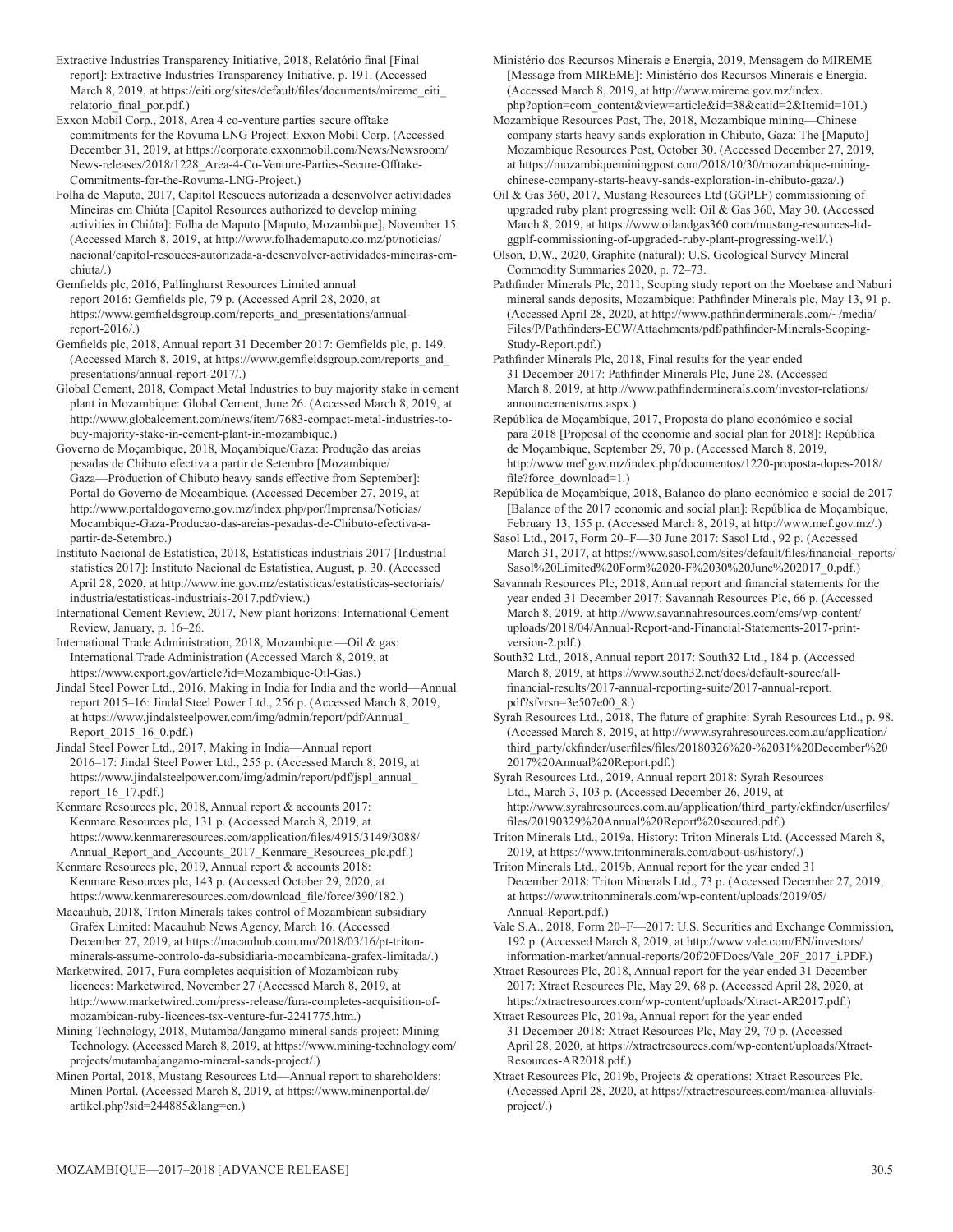#### TABLE 1  $\rm MOZAMBIQUE: PRODUCTION$  OF MINERAL COMMODITIES  $^1$

#### (Metric tons, gross weight, unless otherwise specified)

| Commodity <sup>2</sup>                             |                            | 2014                     | 2015                  | 2016                  | 2017               | 2018       |
|----------------------------------------------------|----------------------------|--------------------------|-----------------------|-----------------------|--------------------|------------|
| <b>METALS</b>                                      |                            |                          |                       |                       |                    |            |
| Aluminum:                                          |                            |                          |                       |                       |                    |            |
| Bauxite                                            |                            | 3,325                    | 4,985                 | 1,451                 | 3,182              | 5,000 °    |
| Aluminum, metal, primary                           |                            | 567,000                  | 558,000               | 571,000               | 577,000            | 571,000    |
| Beryl                                              | kilograms                  | $3,000$ <sup>r</sup>     | 35,400                | 180,700               | 53,200             | 381,000    |
| Gold, mine, Au content                             | do.                        | 197                      | 242                   | 201                   | 166                | 507        |
| Lead, refinery, secondary <sup>3</sup>             |                            | 1,933                    | 2,310                 | 2,494                 | 3,828              | $3,000$ e  |
| Niobium, mineral concentrate, columbite-tantalite: |                            |                          |                       |                       |                    |            |
| Gross weight                                       | kilograms                  | 111,767                  | 62,607                | 91,661                | 114,325            | 120,600    |
| Nb content                                         | do.                        | 4,837 r                  | $2,735$ <sup>r</sup>  | $4,005$ <sup>r</sup>  | $3,700$ $^{\circ}$ | 4,000 °    |
| Tantalum, mineral concentrate,                     | do.                        | $22,666$ <sup>r</sup>    | $12,818$ <sup>r</sup> | $18,767$ <sup>r</sup> | 18,000 °           | $20,000$ e |
| columbite-tantalite, Ta content                    |                            |                          |                       |                       |                    |            |
| Titanium, mineral concentrates:                    |                            |                          |                       |                       |                    |            |
| Ilmenite and leucoxene                             |                            | 926,800                  | 828,893               | 1,340,330             | 1,197,419          | 1,283,075  |
| Rutile                                             |                            | 6,100                    | 5,981                 | 7,781                 | 9,137              | 8,830      |
| Zirconium, zircon                                  |                            | 63,100                   | 57,858                | 215,222               | 124,022            | 202,022    |
| <b>INDUSTRIAL MINERALS</b>                         |                            |                          |                       |                       |                    |            |
| Cement, hydraulic                                  | thousand metric tons       | 1,512 <sup>4</sup>       | $1,585$ <sup>4</sup>  | $2,446$ <sup>r</sup>  | 2,350              | 2,400 °    |
| Clay:                                              |                            |                          |                       |                       |                    |            |
| Bentonite:                                         |                            |                          |                       |                       |                    |            |
| Crude                                              |                            | 27,167                   | 70,917                | $71,000$ $\degree$    | $71,000$ $e$       | 84,276     |
| Processed                                          |                            | 1,250                    | 3,300 e               | $1,250$ <sup>r</sup>  | 2,847              | 4,000 °    |
| Brick clay                                         |                            | 410,000 °                | 588,758               | 645,917               | 328,725            | 330,000 e  |
| Diatomite                                          |                            | 78                       | 80 <sup>e</sup>       | $1,305$ <sup>r</sup>  | 4,539              | 5,000 e    |
| Gemstones:                                         |                            |                          |                       |                       |                    |            |
| Aquamarine                                         | kilograms                  | $\overline{\phantom{a}}$ |                       | $343$ <sup>r</sup>    | 508                | 9          |
| Dumortierite                                       |                            | 30 <sup>e</sup>          | 30 <sup>e</sup>       | 8 <sup>r</sup>        | $\sim$             |            |
| Garnet                                             | kilograms                  | 362,762                  | 383,963               | 125,078               | 159,143            | 154,864    |
| Ruby                                               | do.                        | 610 <sup>e</sup>         | 2,018                 | 1,250                 | 1,135              | 593        |
| Tourmaline                                         | do.                        | 176,233                  | 20,169                | 1,135                 | 1,932              | 6,265      |
| Graphite, crystalline flake                        |                            | $\mathbf{u}$             | $\overline{a}$        | Ξ.                    | 1,042              | 106,773    |
| Salt, sea <sup>e</sup>                             |                            | 160,000                  | 160,000               | 170,000               | 170,000            | 170,000    |
| Stone, sand, and gravel:                           |                            |                          |                       |                       |                    |            |
| Sand and gravel, construction:                     |                            |                          |                       |                       |                    |            |
| Gravel, including crushed rock                     | cubic meters               | 1,700,312                | 2,855,148             | 1,270,051             | 819,556            | 2,902,761  |
| Sand                                               |                            | 1,955,200                | 3,109,690             | 2,612,252             | 1,656,281          | 4,237,944  |
| Silica, mine, quartz                               | kilograms                  | 98                       | 580                   | 580                   | 197,665            | 361,390    |
| Stone, crushed:                                    |                            |                          |                       |                       |                    |            |
| Limestone                                          |                            | 900,788                  | 844,111               | 728,431               | 437,501            | 1,052,912  |
| Rhyolite                                           |                            | 75,411                   | 1,973                 | $-$ e                 |                    |            |
| Stone, dimension, granite                          |                            | $57$ <sup>r</sup>        | $60$ r, e             | $160$ $^{\circ}$      | 468                | 564        |
| MINERAL FUELS AND RELATED MATERIALS                |                            |                          |                       |                       |                    |            |
| Coal:                                              |                            |                          |                       |                       |                    |            |
| Bituminous                                         |                            | 3,784,603                | 4,786,611             | 3,862,959             | 7,113,341          | 6,891,201  |
| Metallurgical                                      |                            | 2,546,586                | 1,813,717             | 2,203,430             | 4,400,813          | 8,355,292  |
| Natural gas:                                       |                            |                          |                       |                       |                    |            |
| Gross volume                                       | million cubic meters       | 4,223                    | 4,975                 | 5,077                 | 3,731              | 4,171      |
| Condensate, in volumetric units                    | thousand 42-gallon barrels | 298                      | 467                   | 477                   | 311                | 386        |
|                                                    |                            |                          |                       |                       |                    |            |

<sup>e</sup>Estimated. <sup>r</sup>Revised. do. Ditto. -- Zero.

<sup>1</sup>Table includes data available through December 30, 2019. All data are reported unless otherwise noted. Estimated data are rounded to no more than three significant digits.

<sup>2</sup>In addition to the commodities listed, other gemstones may have been produced, but available information was inadequate to make reliable estimates of output.

 $3$ Production is based on fiscal year, with a starting date of April 1 of the year shown.

<sup>4</sup>Reported cement sales by Cimentos de Moçambique SARL only.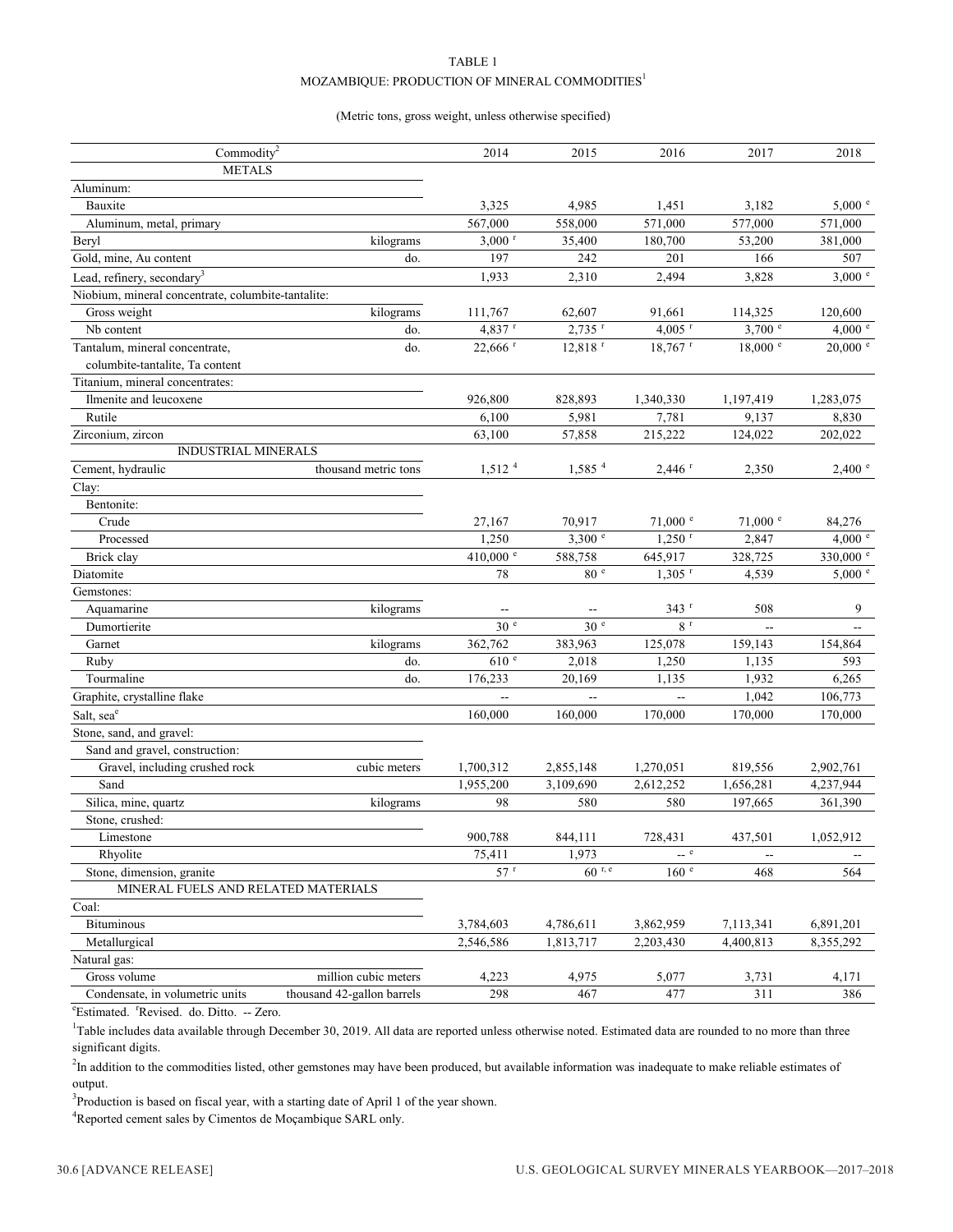#### TABLE 2 MOZAMBIQUE: STRUCTURE OF THE MINERAL INDUSTRY IN 2018

#### (Metric tons unless otherwise specified)

| Commodity                      |              | Major operating companies and major equity owners                                         | Location of main facilities                           | Annual capacity <sup>1</sup>        |  |
|--------------------------------|--------------|-------------------------------------------------------------------------------------------|-------------------------------------------------------|-------------------------------------|--|
| Aluminum                       |              | Mozambique Aluminum SARL (South32 Ltd., 47.1%;                                            | Mozal smelter at Beluluane                            | 561,000.                            |  |
|                                |              | Mitsubishi Corp., 25%; Industrial Development                                             |                                                       |                                     |  |
|                                |              | Corp. of South Africa Ltd., 24%; Government, 3.9%)                                        |                                                       |                                     |  |
| Bauxite                        |              | Mina Alumina Lda.                                                                         | Vila de Manica                                        | 12,000. <sup>e</sup>                |  |
| Beryl                          |              | African Rare Gemwood                                                                      | Mine in Zambezia Province                             | NA.                                 |  |
| Cement                         |              | Cimentos de Moçambique SARL [Cimentos de Portugal,                                        | Plants at Dondo, Matola, and Nacala                   | 3,100,000.                          |  |
|                                |              | SGPS, SA (Cimpor), 82.46%]                                                                |                                                       |                                     |  |
| Do.                            |              | Cimentos de Nacala S.A. [Cimentos de Portugal, SGPS,<br>SA (Cimpor), 100%]                | Plant at Nacala                                       | 350,000.                            |  |
| Do.                            |              | Cimentos de Beira (Ambrian plc, 100%)                                                     | Plant at Beira                                        | 800,000.                            |  |
| Do.                            |              | Limak Holding                                                                             | Plant near Maputo                                     | 700,000.                            |  |
| Do.                            |              | Austral Cimentos Sofala S.A. (Heidelberg Cement, 100%)                                    | Plant at Dondo                                        | 400,000.                            |  |
| Do.                            |              | Cimento Nacional Lda.                                                                     | Plant at Maputo                                       | 325,000.                            |  |
| Do.                            |              | Fabrica Cimentos de Cabo Delgado                                                          | Plant in Metuge District                              | 250,000.                            |  |
| Do.                            |              | S & S Cimentos                                                                            | Plant at Matola                                       | $210,000$ <sup>e</sup>              |  |
| Do.                            |              | Maputo Cement and Steel                                                                   | Plant at Maputo                                       | 130,000.                            |  |
| Do.                            |              | <b>Adil Cimentos</b>                                                                      | Plant at Tchumene                                     | 120,000.                            |  |
| Clay, bentonite                |              | Minerais Industriais de Moçambique Lda.                                                   | Mine at Mufiane                                       | 30,000.                             |  |
| Coal, bituminous               |              | Vale Moçambique, Limitada [Vale S.A., 80.75%;                                             | Moatize Mine in Tete Province                         | 22,000,000.                         |  |
|                                |              | Mitsui & Co., Ltd., 14.25%; Empresa Moçambicana<br>de Exploração Mineira S.A. (EMEM), 5%] |                                                       |                                     |  |
| Do.                            |              | International Coal Ventures Private Ltd., 65%, and<br>Tata Steel Ltd., 35%                | Benga Mine in Tete Province                           | 2,400,000.                          |  |
| Do.                            |              | Jindal Steel & Power Ltd.                                                                 | Chirodzi Mine in Tete Province                        | 3,000,000.                          |  |
| Do.                            |              | Beacon Hill Resources plc (BHR)                                                           | Minas Moatize Mine near Tete <sup>2</sup>             | 880,000.                            |  |
| Diatomite                      |              | Diatomites de Moçambique Lda.                                                             | Diana quarry near Manica                              | 4,800.                              |  |
| Gemstones:                     |              |                                                                                           |                                                       |                                     |  |
| Aquamarine                     | kilograms    | Mozambique Gems Ltd.                                                                      | Mine near Mavuco <sup>2</sup>                         | $3,600$ .                           |  |
| Garnet                         | do.          | Sociedade Vision 2000 Lda.                                                                | Cuamba in Niassa Province                             | 8,000. <sup>3</sup>                 |  |
| Do.                            |              | Artisanal miners                                                                          | Various locations                                     | NA.                                 |  |
| Ruby                           | kilograms    | Montepuez Ruby Mining Lda. (Gemfields plc, 75%,                                           | Montepuez ruby mine in Cabo                           | $1,600.^{\circ}$                    |  |
|                                |              | and Mwiriti Lda., 25%)                                                                    | Delgado Province                                      |                                     |  |
| Do.                            | do.          | Mustang Resources Ltd.                                                                    | Montepuez ruby project                                | 40 <sup>e</sup>                     |  |
| Do.                            |              | Artisanal miners                                                                          | Niassa Province                                       | NA.                                 |  |
| Tourmaline                     |              | do.                                                                                       | Various mines in Barue District in<br>Manica Province | NA.                                 |  |
| Gold                           | kilograms    | Artisanal miners                                                                          | do.                                                   | 600 <sup>e</sup>                    |  |
| Do.                            | do.          | Xtract Resources Plc (Explorator Limitada, 100%)                                          | Manica gold project                                   | 600 <sup>e</sup>                    |  |
| Graphite                       |              | GK Ancuabe Graphite Mine SA. [Graphit Kropfmühl                                           | Ancuabe graphite mine, Cabo                           | 9,000.                              |  |
|                                |              | GmbH, 90%, and Empresa Moçambicana de                                                     | Delgado Province                                      |                                     |  |
|                                |              | Exploração Mineira, S.A. (EMEM), 10%]                                                     |                                                       |                                     |  |
| Do.                            |              | Syrah Resources Ltd. (Twigg Exploration and Mining                                        | Balama graphite operation, Cabo                       | 350,000.                            |  |
|                                |              | Limitada, 100%)                                                                           | Delgado Province                                      |                                     |  |
| Lead, refined                  |              | Gravita Mozambique Lda. (Gravita India Ltd., 100%)                                        | Plant at Maputo                                       | 4,500.                              |  |
| Natural gas                    | million      | Sasol Ltd., 70%, and Empresa Nacional de                                                  | Temane and Pande, Inhambane                           | 5,100.                              |  |
|                                | cubic meters | Hidrocarbonetos, E.P., 30%                                                                | Province                                              |                                     |  |
| Niobium (columbium) and        |              | Noventa Ltd.                                                                              | Mine at Marropino <sup>2</sup>                        | $270 \text{ Ta}_2\text{O}_5.$       |  |
| tantalum, columbite-tantalite, |              |                                                                                           |                                                       |                                     |  |
| ore and concentrate            |              |                                                                                           |                                                       |                                     |  |
| Do.                            |              | Artisanal miners                                                                          | Mine at Muiane                                        | 34 Ta <sub>2</sub> O <sub>5</sub> . |  |
| Titanium mineral concentrates  |              | Kenmare Resources plc                                                                     | Moma Mine at Topuito in Nampula                       | 1,200,000 ilmenite;                 |  |
|                                |              |                                                                                           | Province                                              | 21,000 rutile.                      |  |
| Do.                            |              | Haiyu (Mozambique) Mining Company Lda.                                                    | Mine at Sangage in Manica Province                    | $80,000^{\circ}$ ilmenite.          |  |

See footnotes at end of table.